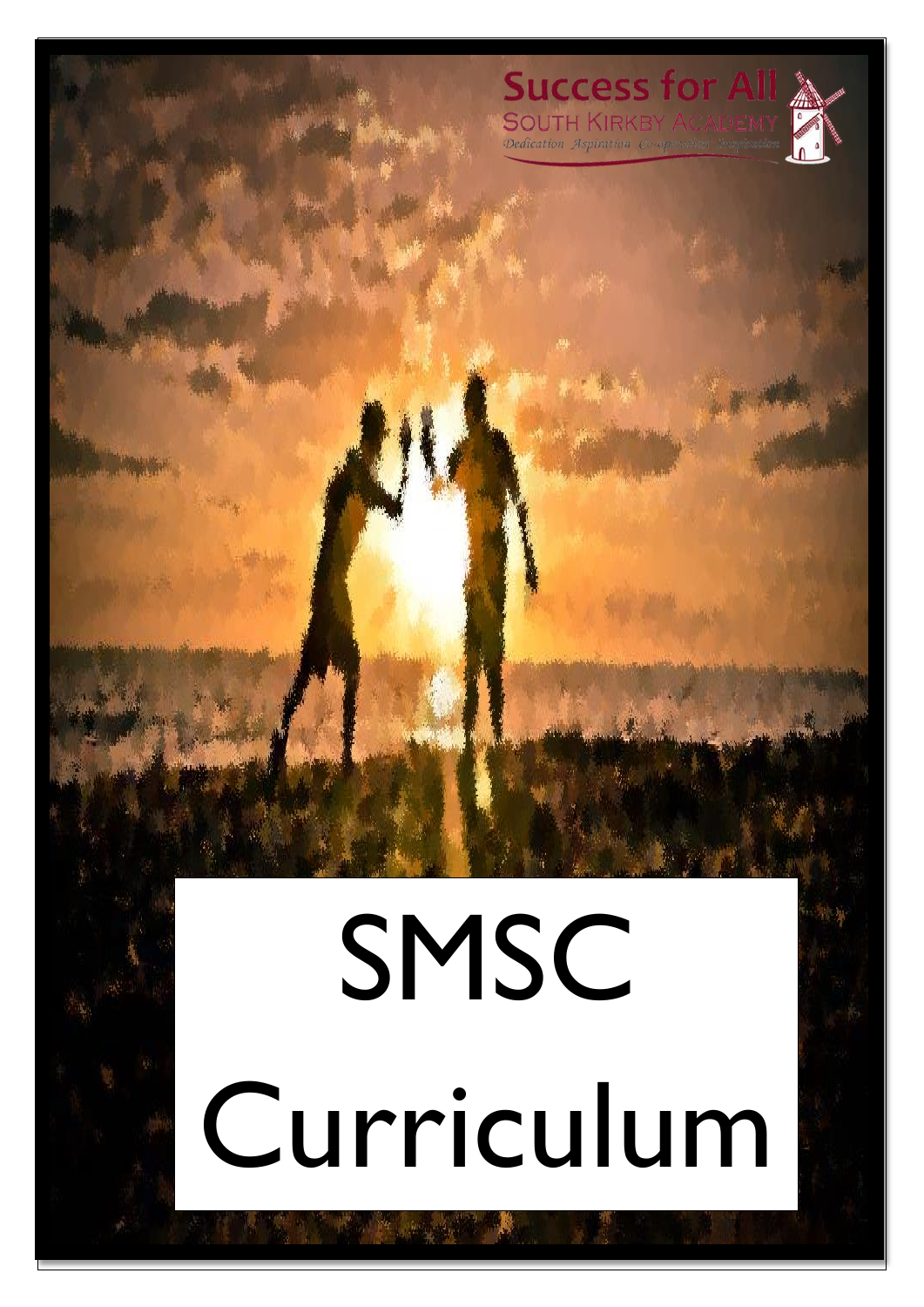## SMSC Overview

|                                 | <b>Autumn</b>                                                               |                                         |                                                     | <b>Spring</b>                                       | <b>Summer</b>             |                                                                            |  |
|---------------------------------|-----------------------------------------------------------------------------|-----------------------------------------|-----------------------------------------------------|-----------------------------------------------------|---------------------------|----------------------------------------------------------------------------|--|
|                                 | <b>Autumn I</b>                                                             | <b>Autumn 2</b>                         | <b>Spring I</b>                                     | <b>Spring 2</b>                                     | Summer I                  | <b>Summer 2</b>                                                            |  |
| Year<br>$\overline{\mathbf{3}}$ | <b>Local Artists:</b><br><b>Barbara</b><br>Hepworth &<br><b>Henry Moore</b> | <b>Rules for</b><br><b>Keeping Safe</b> | <b>Emergency</b><br><b>Services</b><br>$\sqrt{1/2}$ | <b>The Iron Age</b><br>and The<br><b>Bronze Age</b> | Local<br><b>Community</b> | <b>Rights and</b><br><b>Responsibilities</b><br>den.<br>Laws and<br>Rights |  |
| Year                            | <b>Ancient</b>                                                              | <b>Diversity</b>                        | <b>Ancient</b>                                      | <b>Right and</b>                                    | <b>Keeping</b>            | <b>Romans</b>                                                              |  |
| 4                               | <b>Egyptians</b>                                                            |                                         | <b>Greece</b>                                       | <b>Duties</b>                                       | <b>Safe</b>               |                                                                            |  |
|                                 |                                                                             |                                         |                                                     | N of The WEHAVERIGHTS                               |                           |                                                                            |  |
| Year                            | <b>Anglo-Saxons</b>                                                         | <b>Sikhism</b>                          | <b>Romans</b>                                       | <b>Relationships</b>                                | <b>Victorians</b>         | Living in the                                                              |  |
| 5                               |                                                                             |                                         |                                                     |                                                     | (Coal Mining)             | <b>Wider World</b>                                                         |  |
| Year 6                          | <b>World Wars</b>                                                           | <b>World Wars</b>                       | <b>Mayans</b>                                       | <b>Amazon</b><br>Rainforest                         | <b>Ancient</b>            | <b>Sustainable</b>                                                         |  |
|                                 |                                                                             |                                         |                                                     |                                                     | <b>Greece</b>             | <b>Development</b>                                                         |  |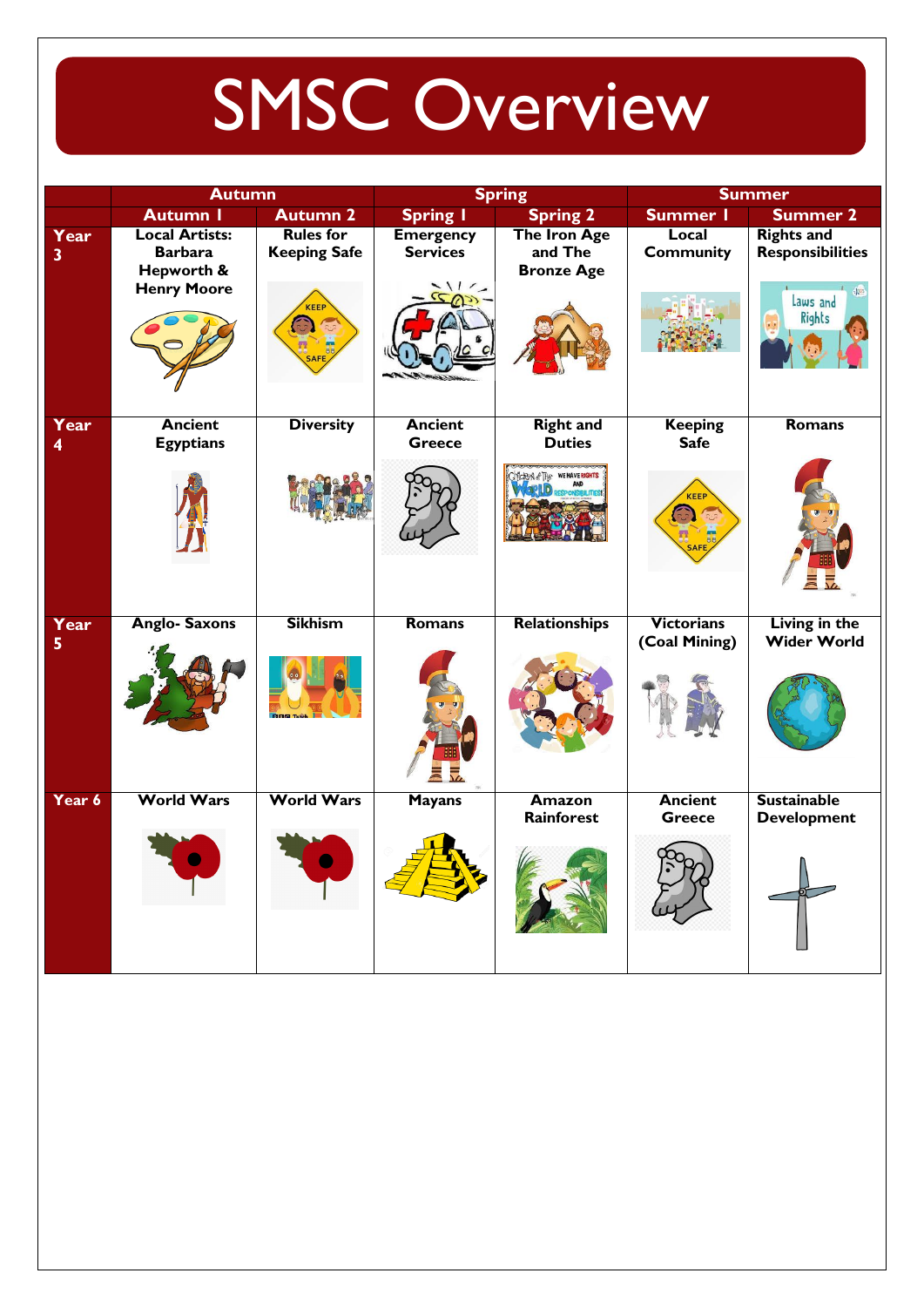## Year 3

|                                            | <b>Autumn</b>                                                                                                                                                                                                                                                                                                                                                                                                                                                                 |                                                                                                                                                                                                                                                                                                                                                                                                         | <b>Spring</b>                                                                                                                                                                                                                                                                                                                                                                                                                                                               |                                                                                                                                                                                                                                                                                                                                                                                                                                                                                                                                                                                                            | <b>Summer</b>                                                                                                                                                                                                                                                                                                                                                                                                                                                                                                             |                                                                                                                                                                                                                                                                                                                                                                                                                                                                                                                                                                                  |  |
|--------------------------------------------|-------------------------------------------------------------------------------------------------------------------------------------------------------------------------------------------------------------------------------------------------------------------------------------------------------------------------------------------------------------------------------------------------------------------------------------------------------------------------------|---------------------------------------------------------------------------------------------------------------------------------------------------------------------------------------------------------------------------------------------------------------------------------------------------------------------------------------------------------------------------------------------------------|-----------------------------------------------------------------------------------------------------------------------------------------------------------------------------------------------------------------------------------------------------------------------------------------------------------------------------------------------------------------------------------------------------------------------------------------------------------------------------|------------------------------------------------------------------------------------------------------------------------------------------------------------------------------------------------------------------------------------------------------------------------------------------------------------------------------------------------------------------------------------------------------------------------------------------------------------------------------------------------------------------------------------------------------------------------------------------------------------|---------------------------------------------------------------------------------------------------------------------------------------------------------------------------------------------------------------------------------------------------------------------------------------------------------------------------------------------------------------------------------------------------------------------------------------------------------------------------------------------------------------------------|----------------------------------------------------------------------------------------------------------------------------------------------------------------------------------------------------------------------------------------------------------------------------------------------------------------------------------------------------------------------------------------------------------------------------------------------------------------------------------------------------------------------------------------------------------------------------------|--|
|                                            | <b>Autumn I</b>                                                                                                                                                                                                                                                                                                                                                                                                                                                               | <b>Autumn 2</b>                                                                                                                                                                                                                                                                                                                                                                                         | <b>Spring I</b>                                                                                                                                                                                                                                                                                                                                                                                                                                                             | <b>Spring 2</b>                                                                                                                                                                                                                                                                                                                                                                                                                                                                                                                                                                                            | <b>Summer I</b>                                                                                                                                                                                                                                                                                                                                                                                                                                                                                                           | Summer 2                                                                                                                                                                                                                                                                                                                                                                                                                                                                                                                                                                         |  |
| <b>Overvie</b><br>w                        | <b>Local Artists:</b><br><b>Barbara</b><br>Hepworth &<br><b>Henry Moore</b>                                                                                                                                                                                                                                                                                                                                                                                                   | <b>Rules for</b><br><b>Keeping</b><br><b>Safe</b><br><b>KEE</b>                                                                                                                                                                                                                                                                                                                                         | <b>Emergency</b><br><b>Services</b>                                                                                                                                                                                                                                                                                                                                                                                                                                         | <b>The Iron</b><br>Age and<br>The<br><b>Bronze</b><br>Age                                                                                                                                                                                                                                                                                                                                                                                                                                                                                                                                                  | Local<br><b>Community</b>                                                                                                                                                                                                                                                                                                                                                                                                                                                                                                 | <b>Rights and</b><br><b>Responsibilities</b><br>$-1503$<br>Laws and<br>Rights                                                                                                                                                                                                                                                                                                                                                                                                                                                                                                    |  |
| <b>Suggest</b><br>ed<br><b>Conten</b><br>t | Appreciation of how<br>art can be<br>presented in a<br>variety of forms -<br>link to Anthony<br>Brown 'Into the<br>Forest'. (Social)<br>Explore using<br>different mediums<br>in Art to support<br>pupils to develop<br>their<br>creative/imaginative<br>skills. (Spiritual)<br>Build self-confidence<br>and self-worth<br>through artistry<br>skills.<br>(Spiritual/Social)<br>Appreciation of<br>local artists linked<br>to surrounding<br>community.<br>(Social/Spiritual) | Show initiative<br>of places which<br>are safe and<br>those which<br>are not.<br>(Spiritual<br>/Social/Cultural<br>Understand<br>why rules are<br>created and<br>respect<br>decisions<br>made.<br>(Moral/social)<br>Encourage<br>respect for<br>others.<br>(Moral/Spiritua<br>I & Social)<br>Support pupils<br>in developing<br>decisions from<br>right and<br>wrong.<br>(Moral/Spiritua<br>I & Social) | Acquire<br>knowledge of<br>services around<br>hem which<br>keep them safe.<br>(Moral &<br>Social)<br>Show initiative<br>to understand<br>their behaviour<br>can positively<br>contribute to<br>the lives of<br>others.<br>(Social &<br>Moral)<br>Develop respect<br>for public<br>services in the<br><b>United</b><br>Kingdom.<br>(Moral/Spiritual<br>Encourage<br>respect for<br>other people.<br>(Spiritual/Moral<br>Rules for<br>keeping healthy<br>and safe.<br>(Moral) | Recognise and<br>appreciate<br>how society<br>now is shaped<br>by the past.<br>(Cultural/Socia<br>Develop<br>respect for<br>different<br>culture ways<br>of life.<br>(Cultural/Socia<br>Understand<br>the roles and<br>rules of the<br>past and how<br>they have<br>contributed to<br>the Criminal<br>Law of<br>England.<br>(Cultural,<br>Social and<br><b>Moral</b> )<br>Develop self-<br>identity by<br>looking at the<br>past and<br>linking to the<br>local<br>community i.e.<br>Castleford.<br>(Cultural/Socia<br>Conflict and<br>resolution<br>through Iron<br>Age and The<br>Bronze Age.<br>(Moral) | Encourage pupils to<br>take responsibility<br>for their own<br>behaviour.<br>(Moral/Social)<br>Recognise how the<br>past has shaped<br>the local<br>community. Explore<br>the past of the local<br>community.<br>(Cultural/Social)<br>Explore whether<br>there has been and<br>changes made to<br>the local area<br>through requests of<br>the community.<br>(Social/Cultural)<br>Recognise that<br>living within the<br>rules and laws of<br>an area supports<br>the well being of its<br>citizens.<br>(Moral/Spiritual) | <b>Understand how</b><br>citizens can influence<br>decision making<br>through votes. I.E.<br><b>Local Mayor</b><br>elections/ local MP.<br>(Social/Cultural/Mora<br>An appreciation that<br>living under the rule<br>of law protects<br>individual citizens<br>and is essential for<br>their wellbeing and<br>safety. (Moral)<br>Encourage respect<br>for democracy and<br>support for<br>participation in the<br>democratic<br>processes, including<br>respect for the basis<br>on which the law is<br>made and applied in<br>England.<br>(Social/Moral/Spiritu<br>al/Cultural) |  |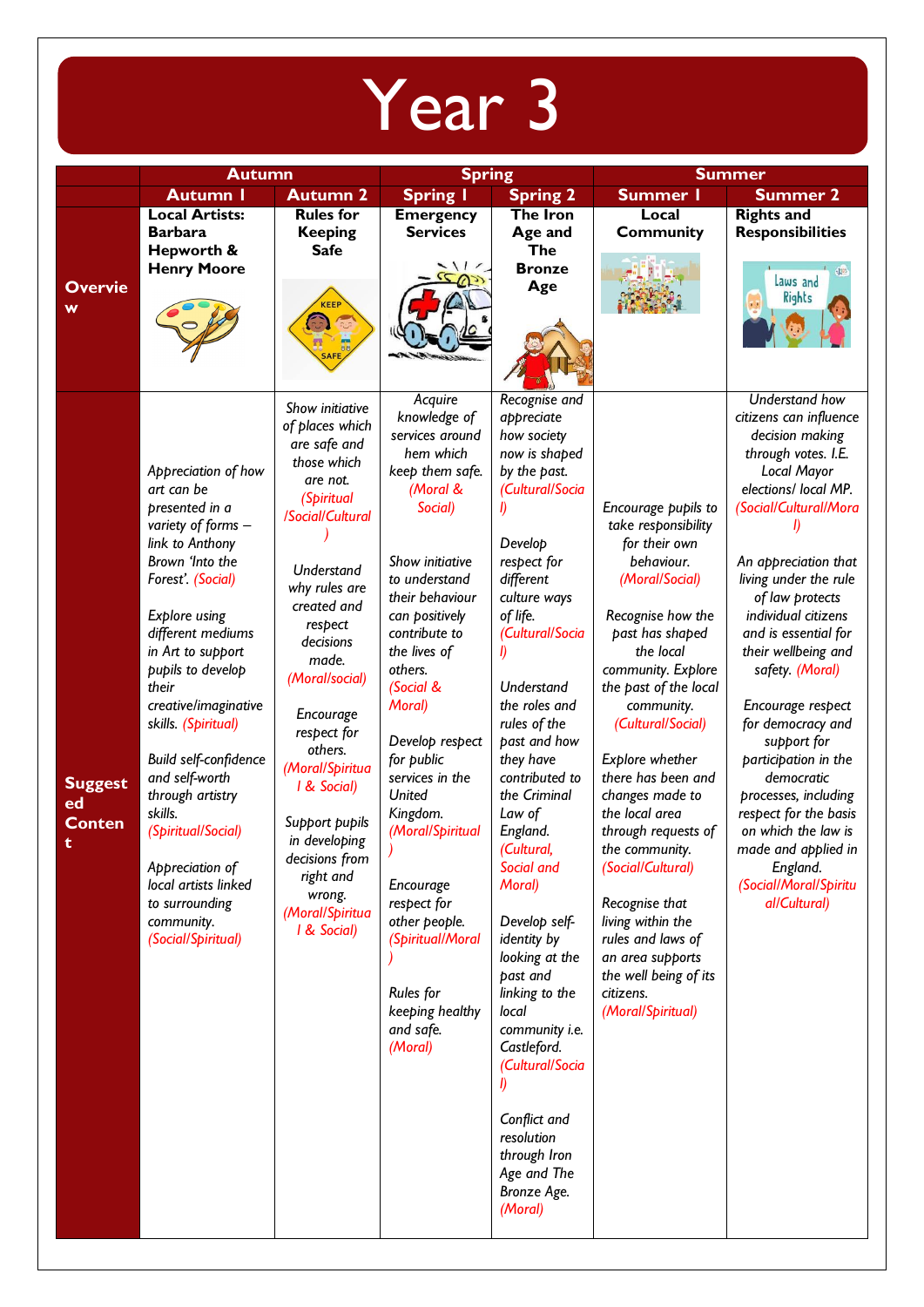| <b>Key</b><br><b>Vocab</b>                                                                            | Interpret, analyse,<br>evaluate, explore,<br>inspiration,<br>experiences,<br>lifestyles, lives,<br>identities.<br>belonging                                                                                                                | Rules,<br>health and<br>safety,<br>hygiene,<br>appropriat<br>e,<br>inappropri<br>ate,                                           | Emergenc<br>y, police,<br>fire<br>service,<br>ambulance<br>Rights, duties,<br>rules, British<br>values, mutual<br>respect,<br>diversity | Settlement,<br>invasions,<br>origins,<br>culture.<br>traditions,<br>past, present,<br>community.                                                 | Community, area,<br>population,<br>citizens, West<br>Yorkshire,<br>Identity, United<br>Kingdom, region,<br>families                                                  | Law, rules, rights,<br>citizens, lawful,<br>unlawful,<br>democratic, power,<br>services,<br>responsibilities. |
|-------------------------------------------------------------------------------------------------------|--------------------------------------------------------------------------------------------------------------------------------------------------------------------------------------------------------------------------------------------|---------------------------------------------------------------------------------------------------------------------------------|-----------------------------------------------------------------------------------------------------------------------------------------|--------------------------------------------------------------------------------------------------------------------------------------------------|----------------------------------------------------------------------------------------------------------------------------------------------------------------------|---------------------------------------------------------------------------------------------------------------|
|                                                                                                       |                                                                                                                                                                                                                                            |                                                                                                                                 | <b>SMSC Strands</b>                                                                                                                     |                                                                                                                                                  |                                                                                                                                                                      |                                                                                                               |
| <b>Develop</b><br>Self-<br>awarenes<br>s,<br>belonging<br>and<br>mindset<br>ipiritual                 | Pupils to self-<br>express<br>themselves<br>through Art.<br>Appreciate how<br>belonging impacts<br>on our own<br>experiences/inspir<br>ation which can<br>create art.                                                                      | Recognise<br>their<br>importance<br>to keep each<br>other safe<br>building<br>towards a<br>community<br>'joined up'<br>mindset. | Build self-<br>awareness and<br>confidence in<br>an emergency<br>scenario.                                                              | Link events<br>of the past<br>and how<br>they have<br>shaped the<br>community.                                                                   | Identify what<br>community means<br>to each individual.<br>Nurture self-<br>belonging looking<br>ad different types<br>of communities<br>e.g.<br>local/school/clubs. | Understand rights<br>and responsibilities<br>through self-<br>awareness and<br>belonging.                     |
| <b>Awarenes</b><br>s of<br><b>Rules/Rig</b><br>ht and<br><b>Wrong</b>                                 |                                                                                                                                                                                                                                            | Identify why<br>rules are<br>made and<br>who they are<br>for.                                                                   | <b>Understand</b><br>procedures in<br>an emergency.                                                                                     | Comparison<br>between Iron<br>Age/Bronze<br>Age rules to<br>the Criminal<br>Law of<br>England.<br>Compare<br>similarities<br>and<br>differences. | <b>Understand how</b><br>rules have been<br>created and why -<br>classroom<br>rules/school rules<br>and Criminal Law<br>of England.                                  | Appreciate how<br>laws create rights<br>and equality for<br>humanity.                                         |
| <b>Build</b><br><b>Harmony</b><br>and<br>tolerance<br>between<br>different<br>religion's<br>and races | Appreciate<br>thoughts and<br>opinions from<br>variety of different<br>critiques.<br>Appreciate the<br>backgrounds and<br>influences of<br>Henry Moore and<br><b>Barbara</b><br>Hepworth.<br>Speak respectfully<br>to critique<br>artwork. | Understand it<br>is everyone's<br>responsibility<br>to stay safe.                                                               | <b>Build respect</b><br>for public<br>services.                                                                                         |                                                                                                                                                  | Appreciate<br>different races<br>and religions in<br>the community.                                                                                                  | Appreciate how<br>laws create rights<br>and equality for<br>humanity.                                         |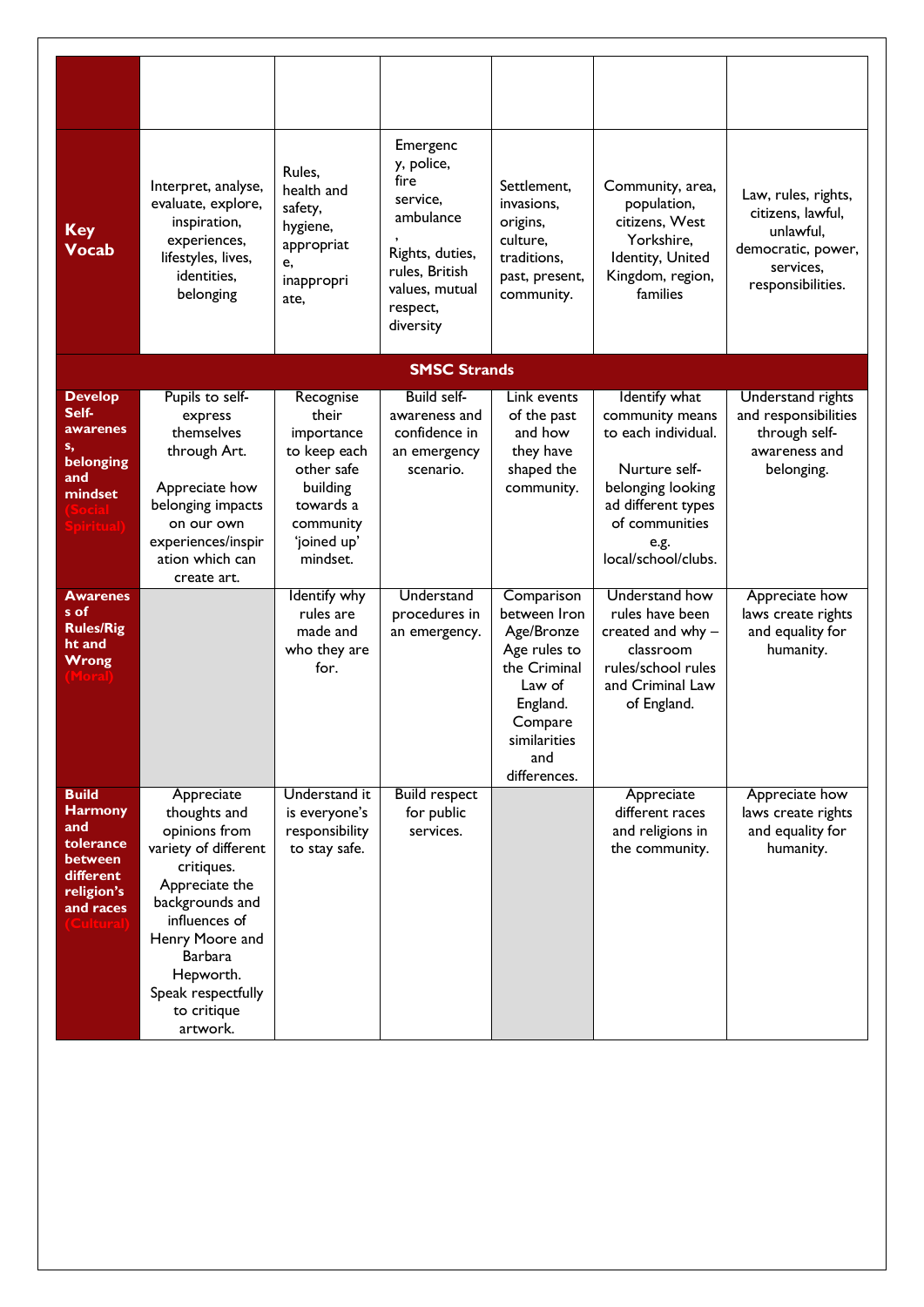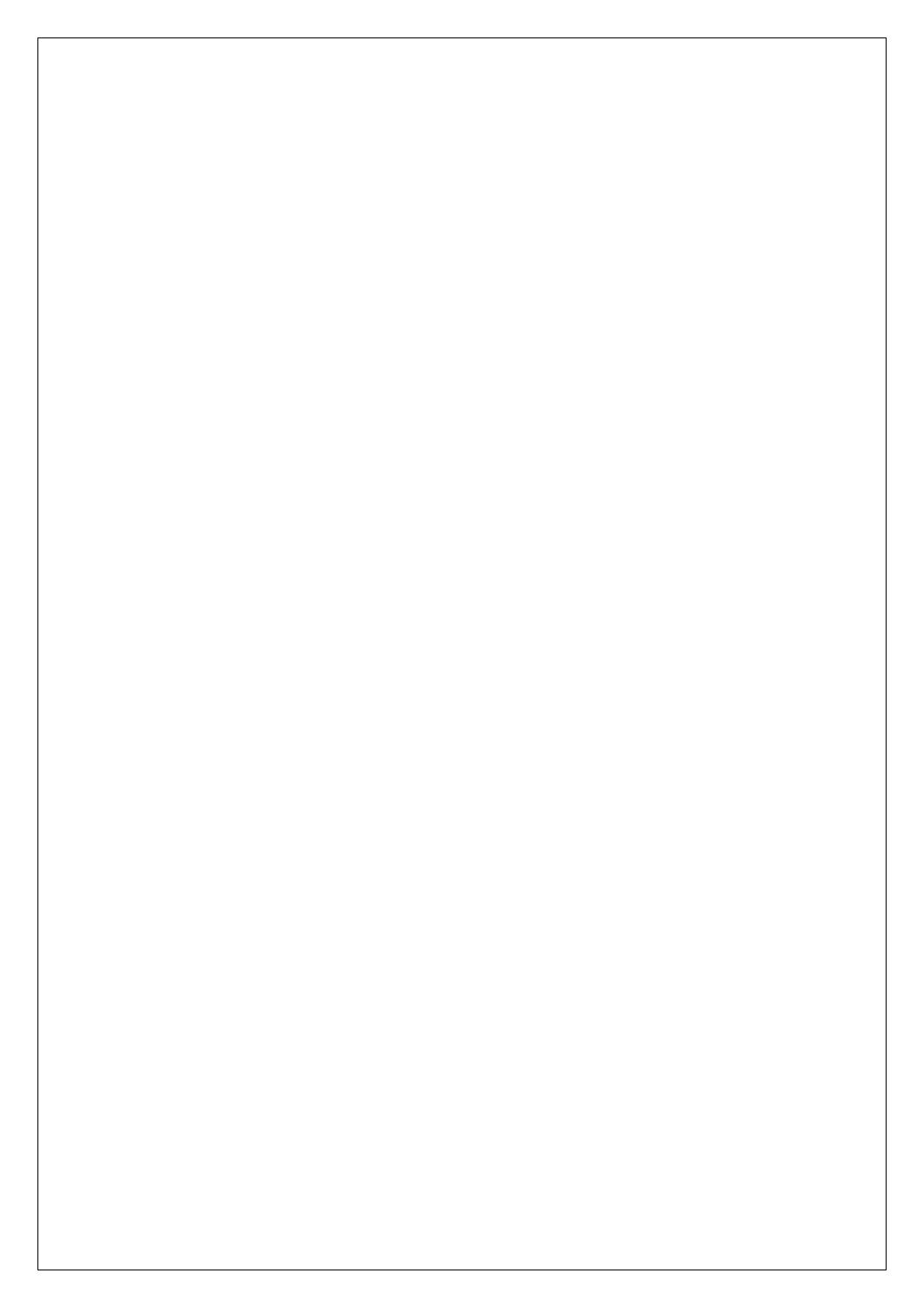## Year 4

|                                    | <b>Autumn</b>                                                                                                                                                                                                                                                                                          |                                                                                                                                                                                                                                                                                                                                                                 |                                                                                                                                                                                                                                                                                                       | <b>Spring</b>                                                                                                                                                                                                                                                                            | <b>Summer</b>                                                                                                                                                                                                                                                                                                             |                                                                                                                                                                                                                                                                                                                                                                                                                 |
|------------------------------------|--------------------------------------------------------------------------------------------------------------------------------------------------------------------------------------------------------------------------------------------------------------------------------------------------------|-----------------------------------------------------------------------------------------------------------------------------------------------------------------------------------------------------------------------------------------------------------------------------------------------------------------------------------------------------------------|-------------------------------------------------------------------------------------------------------------------------------------------------------------------------------------------------------------------------------------------------------------------------------------------------------|------------------------------------------------------------------------------------------------------------------------------------------------------------------------------------------------------------------------------------------------------------------------------------------|---------------------------------------------------------------------------------------------------------------------------------------------------------------------------------------------------------------------------------------------------------------------------------------------------------------------------|-----------------------------------------------------------------------------------------------------------------------------------------------------------------------------------------------------------------------------------------------------------------------------------------------------------------------------------------------------------------------------------------------------------------|
|                                    | <b>Autumn I</b>                                                                                                                                                                                                                                                                                        | <b>Autumn 2</b>                                                                                                                                                                                                                                                                                                                                                 | <b>Spring I</b>                                                                                                                                                                                                                                                                                       | <b>Spring 2</b>                                                                                                                                                                                                                                                                          | <b>Summer I</b>                                                                                                                                                                                                                                                                                                           | <b>Summe</b>                                                                                                                                                                                                                                                                                                                                                                                                    |
|                                    |                                                                                                                                                                                                                                                                                                        |                                                                                                                                                                                                                                                                                                                                                                 |                                                                                                                                                                                                                                                                                                       |                                                                                                                                                                                                                                                                                          |                                                                                                                                                                                                                                                                                                                           | r <sub>2</sub>                                                                                                                                                                                                                                                                                                                                                                                                  |
|                                    | <b>Ancient</b><br><b>Egyptians</b>                                                                                                                                                                                                                                                                     | <b>Diversity</b>                                                                                                                                                                                                                                                                                                                                                | <b>Ancient</b><br>Greece                                                                                                                                                                                                                                                                              | <b>Right and Duties</b><br>WE HAVE RIG                                                                                                                                                                                                                                                   | <b>Keeping Safe</b>                                                                                                                                                                                                                                                                                                       | <b>Romans</b>                                                                                                                                                                                                                                                                                                                                                                                                   |
| <b>Overview</b>                    |                                                                                                                                                                                                                                                                                                        |                                                                                                                                                                                                                                                                                                                                                                 |                                                                                                                                                                                                                                                                                                       |                                                                                                                                                                                                                                                                                          |                                                                                                                                                                                                                                                                                                                           |                                                                                                                                                                                                                                                                                                                                                                                                                 |
| <b>Suggested</b><br><b>Content</b> | Appreciation of<br>The Ancient<br>Egyptians and<br>comparison<br>between life<br>then and now.<br>(Cultural/Social)<br>Recognition of<br>the water cycle<br>from the river<br>Nile's irrigation<br>system and<br>comparison to<br>other countries<br>use of water<br>and crop<br>growth.<br>(Cultural) | Developing tolerance<br>and resect for the<br>differences between<br>all citizens including<br>class mates.<br>(Cultural/Social/Moral)<br>Accepting<br>responsibility for their<br>actions towards other<br>people. (Moral)<br>Compare and debate<br>different view points<br>to recognise we all<br>have our own opinion<br>which is unique.<br>(Moral/Social) | Beginning of<br>democracy<br>taking place in<br><b>Ancient Greek</b><br>times. (Social)<br>Looking at how<br>Greek myths<br>can show justice<br>and creative<br>thinking.<br>(Spiritual)<br>Order and<br>ruling through<br>the beginning of<br>the Olympics in<br>Ancient Greece.<br>(Moral/Cultural) | Understanding what are<br>Human Rights and who<br>they apply to. (Moral)<br>Comparison between<br>those being treated<br>unfairly and why i.e. Fair<br>Trade. (Moral/Spiritual)<br>Debate topical issues<br>such as global warming /<br>plastic pollution.<br>(Moral/Spiritual/Cultural) | Show initiative of<br>places which are<br>safe and those<br>which are not.<br>(Cultural)<br>Understand why<br>rules are created<br>and respect<br>decisions made.<br>(Moral)<br>Encourage respect<br>for others.<br>(Moral/Spiritual)<br>Support pupils in<br>developing<br>decisions from<br>right and wrong.<br>(Moral) | Create<br>arguments<br>about<br>whether<br>or not to<br>invade or<br>conquer.<br>(Moral)<br>Look at<br>rules of<br>lives for<br>Roman<br>soldiers.<br>(Spiritual/<br>Cultural)<br>Look at<br>cultures<br>and<br>appreciate<br>the<br>differences<br>between<br>societies.<br>(Moral)<br><b>Discuss</b><br>rules in<br>Roman<br>times and<br>compare<br>them to<br>Criminal<br>Laws of<br>England.<br>(Cultural) |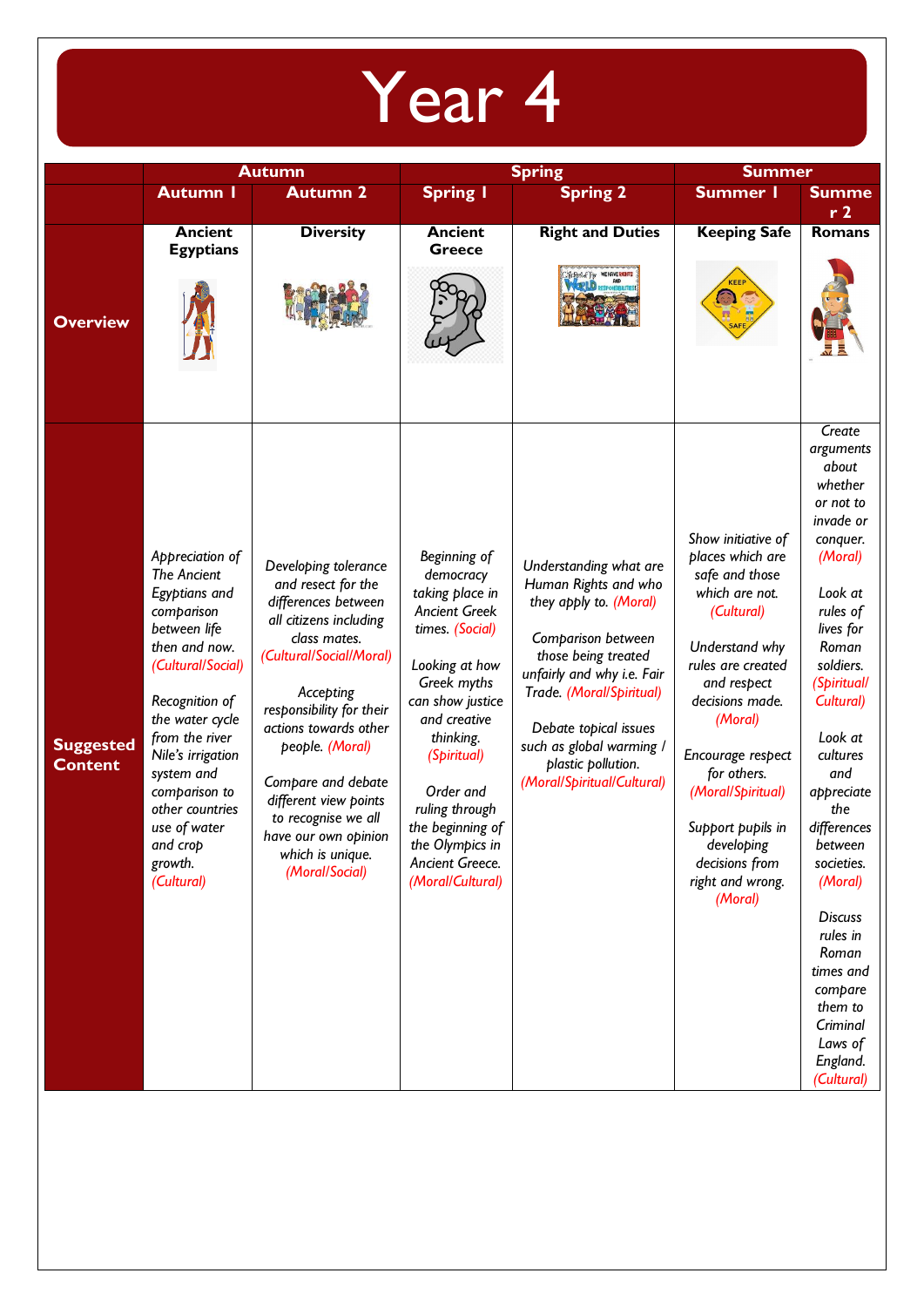| <b>Key</b><br><b>Vocab</b>                                                                            | Similarities,<br>differences,<br>unique,<br>collaboration.<br>ruler.<br>hierarchy,<br>hierarchical<br>system.      | Diversity,<br>Prejudice,<br>Perceived<br>Stereotype,<br>Empathy,<br>Conscience, Label,<br>Self-control,<br>Choices, Bully,<br>Conflict Challenge,<br>Ostracised, Mental<br>health, negotiation,<br>compromise | Democracy,<br>power, ruling,<br>punishment,<br>rights, myths.                                            | Human rights, nations,<br>law equality,<br>declaration, articles,<br>humanity, justice                                             | Rules, health<br>and safety,<br>hygiene,<br>appropriate,<br>inappropriate,                                                | Invasions,<br>conquers,<br>rules.<br>discipline,<br>criminal<br>law,<br>cultures         |
|-------------------------------------------------------------------------------------------------------|--------------------------------------------------------------------------------------------------------------------|---------------------------------------------------------------------------------------------------------------------------------------------------------------------------------------------------------------|----------------------------------------------------------------------------------------------------------|------------------------------------------------------------------------------------------------------------------------------------|---------------------------------------------------------------------------------------------------------------------------|------------------------------------------------------------------------------------------|
|                                                                                                       |                                                                                                                    |                                                                                                                                                                                                               | <b>SMSC Strands</b>                                                                                      |                                                                                                                                    |                                                                                                                           |                                                                                          |
| <b>Develop</b><br>Self-<br>awareness,<br>belonging<br>and mindset<br><b>SOCIAL</b>                    | Appreciate<br>society is<br>founded by<br>ancient<br>civilisations                                                 | Recognition of<br>belonging to a<br>community and an<br>accepted behaviour<br>in which we act.                                                                                                                | Creative<br>thinking to<br>develop their<br>own myths.                                                   | Children's opportunity<br>to voice their opinions<br>and beliefs.                                                                  | Recognise their<br>importance to<br>keep each other<br>safe building<br>towards a<br>community<br>'joined up'<br>mindset. | Appreciat<br>e how<br>the<br>Roman's<br>have<br>impacted<br>on our<br>wider<br>society.  |
| <b>Awareness</b><br>of<br><b>Rules/Right</b><br>and Wrong                                             |                                                                                                                    | Understanding<br>appropriate<br>behaviours and<br>inappropriate<br>behaviours.                                                                                                                                | <b>Right and</b><br>wrong<br>demonstrated<br>in Greek<br>myths often<br>through<br>betrayal or<br>greed. | Understand what<br>being treated fairly<br>looks like and identify<br>when someone is<br>something is not being<br>treated fairly. | <b>Identify why</b><br>rules are made<br>and who they<br>are for.                                                         | Comparis<br>on<br>between<br>Roman<br>Rules to<br>the<br>Criminal<br>Laws of<br>England. |
| <b>Build</b><br><b>Harmony</b><br>and<br>tolerance<br>between<br>different<br>religion's<br>and races | Tolerate and<br>respect<br>differing<br>viewpoints<br>from those of<br>Ancient<br><b>Civilizations</b><br>and now. | Recognition of<br>equality for all.                                                                                                                                                                           |                                                                                                          | Recognise equality as a<br>key factor in ensuring<br>everyone is being<br>treated fair.                                            | Understand it is<br>everyone's<br>responsibility to<br>stay safe.                                                         |                                                                                          |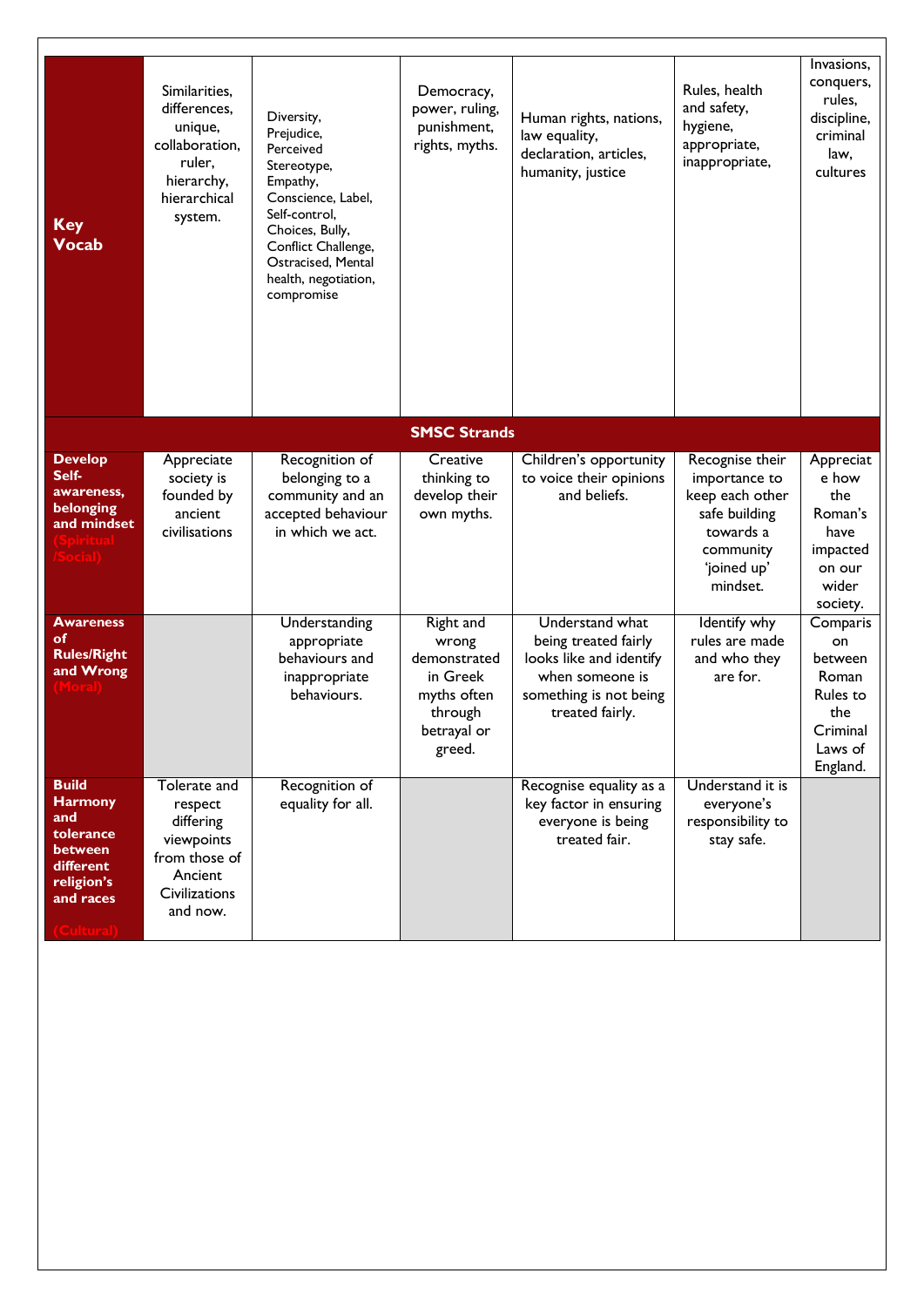| Year 5                             |                                                                                                                                                                                                                                                                                                                                                                                                                                                                                                                                                              |                                                                                                                                                                                                                                                                                                                                                                                                                                                                                                                                                              |                                                                                                                                                                                                                                                                                                                                                                                                                                                                          |                                                                                                                                                                                                                                                                                                                                                                                                                                                      |                                                                                                                                                                                                                                                                                                                                                                                                                                                                                                                                                                                          |                                                                                                                                                                                                                                                                                                                                                                                                                                                                                                                                                                                                                                            |  |
|------------------------------------|--------------------------------------------------------------------------------------------------------------------------------------------------------------------------------------------------------------------------------------------------------------------------------------------------------------------------------------------------------------------------------------------------------------------------------------------------------------------------------------------------------------------------------------------------------------|--------------------------------------------------------------------------------------------------------------------------------------------------------------------------------------------------------------------------------------------------------------------------------------------------------------------------------------------------------------------------------------------------------------------------------------------------------------------------------------------------------------------------------------------------------------|--------------------------------------------------------------------------------------------------------------------------------------------------------------------------------------------------------------------------------------------------------------------------------------------------------------------------------------------------------------------------------------------------------------------------------------------------------------------------|------------------------------------------------------------------------------------------------------------------------------------------------------------------------------------------------------------------------------------------------------------------------------------------------------------------------------------------------------------------------------------------------------------------------------------------------------|------------------------------------------------------------------------------------------------------------------------------------------------------------------------------------------------------------------------------------------------------------------------------------------------------------------------------------------------------------------------------------------------------------------------------------------------------------------------------------------------------------------------------------------------------------------------------------------|--------------------------------------------------------------------------------------------------------------------------------------------------------------------------------------------------------------------------------------------------------------------------------------------------------------------------------------------------------------------------------------------------------------------------------------------------------------------------------------------------------------------------------------------------------------------------------------------------------------------------------------------|--|
| <b>Overview</b>                    | <b>Autumn</b><br>Autumn I<br><b>Anglo-Saxons</b>                                                                                                                                                                                                                                                                                                                                                                                                                                                                                                             | <b>Autumn 2</b><br><b>Sikhism</b>                                                                                                                                                                                                                                                                                                                                                                                                                                                                                                                            | <b>Spring I</b><br><b>Romans</b><br>Discover how                                                                                                                                                                                                                                                                                                                                                                                                                         | <b>Spring</b><br><b>Spring 2</b><br><b>Relationships</b>                                                                                                                                                                                                                                                                                                                                                                                             | Summer I<br><b>Victorians</b><br>(Coal<br>Mining)                                                                                                                                                                                                                                                                                                                                                                                                                                                                                                                                        | <b>Summer</b><br><b>Summer 2</b><br>Living in the<br><b>Wider World</b>                                                                                                                                                                                                                                                                                                                                                                                                                                                                                                                                                                    |  |
| <b>Suggested</b><br><b>Content</b> | Creating debates for<br>conflict and possible<br>solutions as Anglo-<br>Saxon<br>warriors/villagers.<br>(Social/Moral)<br>Understanding and<br>building tolerance to<br>different cultures<br>beliefs or values. E.g.<br><b>Beowulf burial Sutton</b><br>Hoo. (Moral)<br>Developing own<br>opinions through use<br>of Historical sources.<br>(Spiritual/Social)<br>Recognition of how<br>the community has<br>been shaped by<br>Anglo-Saxon time<br>period. A lot of the<br>street names in South<br>Kirkby are Anglo-<br>Saxon based.<br>(Social/Spiritual) | Identify what it<br>means to be a<br>Sikh and how<br>this effects<br>lifestyle choices.<br>(Spiritual)<br><b>Explore how</b><br>Sikhs show<br>commitment to<br>their Gods<br>through the<br>5ks and<br>religious<br>worship.<br>(Spiritual)<br>Look at the<br>values which<br>underpin<br>Sikhism -<br>debate do the<br>children think<br>the values<br>make Sikhs a<br>good citizen.<br>(Social)<br>Discuss the<br>children's own<br>personal beliefs<br>do they believe<br>in a religion or<br>agree/disagree<br>with any of the<br>practises.<br>(Social) | the Roman<br>Empire<br>impacted on<br>local areas<br>such as<br>Castleford.<br>(Social)<br>Compare<br>similarities and<br>differences<br>between travel<br>of Romans,<br>Anglo-Saxon<br>and today.<br>(Spiritual)<br>Look at Roman<br>inventions e.g.<br>aqueducts<br>(Stanley Ferry<br>Aqueduct) and<br>compare to<br>modern day<br>structures.<br>(Social)<br>Develop<br>thoughts and<br>hypothesis<br>through a<br>variety of<br>different<br>sources.<br>(Spiritual) | Recognise and<br>identify what<br>makes a healthy<br>relationship.<br>(Social)<br>Understand and<br>identify<br>behaviours<br>which are<br>acceptable and<br>those which are<br>not.<br>(Social/Moral)<br>Pupil's to<br>recognise they<br>are responsible<br>for their own<br>behaviour.<br>(Moral)<br><b>Build</b><br>understanding<br>of how disputes<br>can be settled<br>and recognition<br>of respectful /<br>tolerant<br>attitudes.<br>(Moral) | Debate views<br>on child slavery<br>$-$ link to<br>modern slavery<br>discussion<br>around what<br>the children<br>think to this.<br>(Moral/Social)<br>Comparison to<br>Victorian<br>Britain to now.<br>(Social)<br>Identify rules<br>set by society<br>(Work houses/<br>school<br>rules/classes)<br>(Moral /<br>Cultural)<br>Draw<br>comparisons<br>between Rich<br>and Poor<br>Victoria times.<br><b>Discuss</b><br>children's<br>views. Does a<br>divide still<br>exist?<br>(Social)<br>Look at local<br>area and how<br>coal mining has<br>impacted on<br>South Kirkby.<br>(Cultural) | Pupils to identify<br>and research<br>current topics<br>prevalent in the<br>world. (Spiritual)<br>Debate existing<br>solutions. Look<br>at a variety of<br>stake holders<br>and their views<br>or opinions e.g.<br>deforestation.<br>(Spiritual)<br>Recognise how<br>laws are created<br>and why these<br>are enforced.<br>(Moral)<br>Look at the<br>development of<br>democracy<br>through historic<br>era taught to<br>gain an<br>understanding of<br>why it has been<br>established.<br>(Social)<br>Look at recent<br>events where<br>democracy has<br>been used such<br>as leaving the<br>EU and trial of<br>Donald Trump.<br>(Social) |  |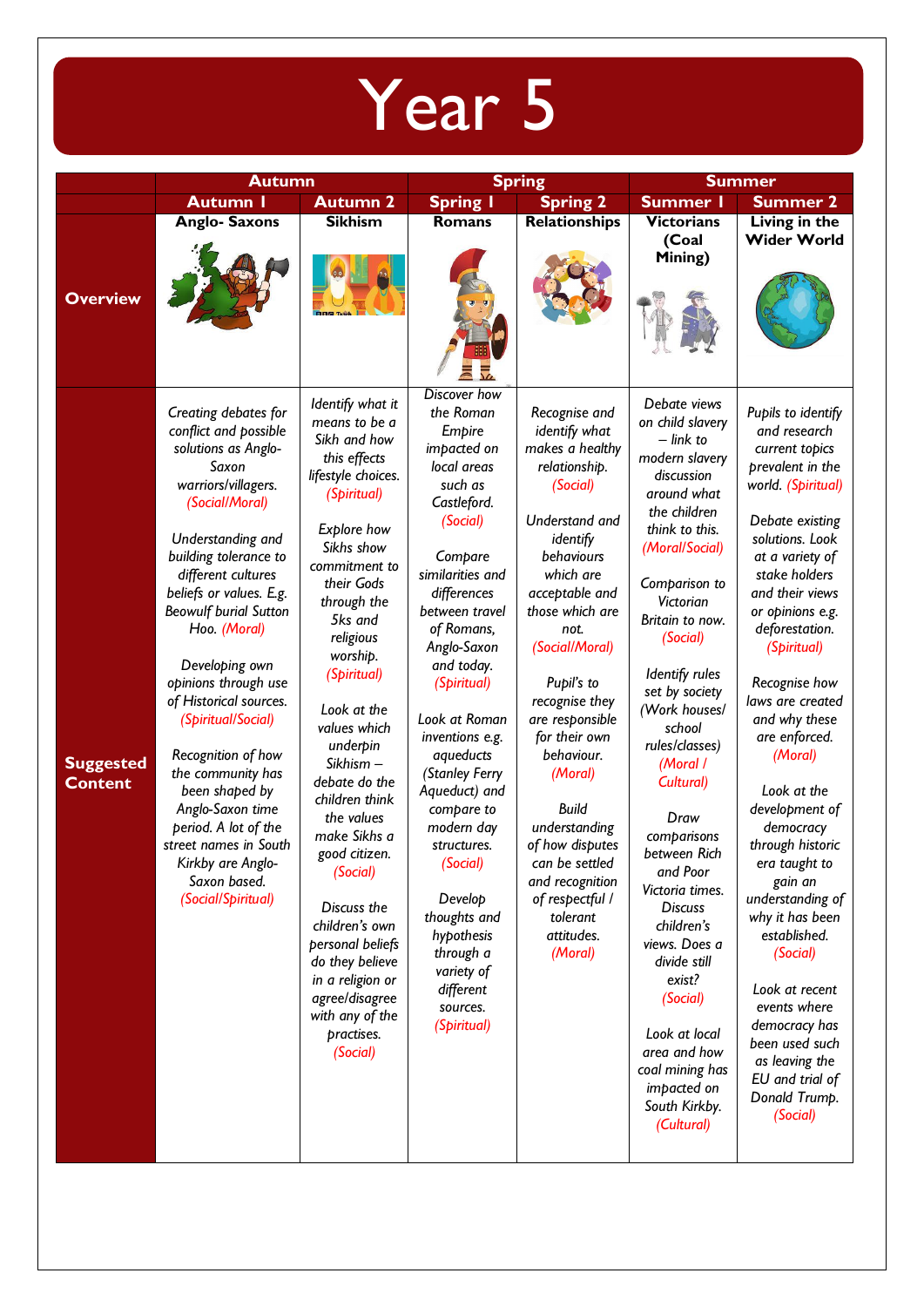| <b>Key</b><br><b>Vocab</b>                                                                            | Invasion, settle,<br>reconstruction,<br>Dark Ages, pagan,<br>plunder,<br>Scandinavia, grave<br>goods,<br>archaeologist,<br>excavation  | Earnestly,<br>Golden<br>Temple of<br>Amritsar,<br>Story of Kals,<br>Pilgrimage,<br>Guru | invade,<br>invasion,<br>conquer,<br>republic,<br>empire,<br>emperor,<br>status, glory,<br>barbaric.<br>legacy | Relationships<br>Inappropriate<br>Life cycle loving,<br>civil partnership,<br>healthy<br>unhealthy<br>committed<br>consent<br>marriage | Victorian era.<br>upper class,<br>lower class,<br>rich, poor,<br>workhouses.<br>society,<br>criminality. | Influences,<br>resisting<br>pressure,<br>anti-social<br>aggression<br>personal<br>safety,<br>wellbeing<br>Independence                                            |
|-------------------------------------------------------------------------------------------------------|----------------------------------------------------------------------------------------------------------------------------------------|-----------------------------------------------------------------------------------------|---------------------------------------------------------------------------------------------------------------|----------------------------------------------------------------------------------------------------------------------------------------|----------------------------------------------------------------------------------------------------------|-------------------------------------------------------------------------------------------------------------------------------------------------------------------|
|                                                                                                       |                                                                                                                                        |                                                                                         | <b>SMSC Strands</b>                                                                                           |                                                                                                                                        |                                                                                                          |                                                                                                                                                                   |
| <b>Develop</b><br>Self-<br>awareness,<br>belonging<br>and mindset<br>piritual)                        | Recognise how the<br>past has shaped the<br>local community.                                                                           |                                                                                         | Look at how<br>the Roman<br>Empire<br>shaped the<br>wider<br>community.                                       | Identify a self-<br>awareness of<br>own<br>relationships.                                                                              | Coal mining<br>effects on the<br>local<br>community.                                                     | Understand<br>issues which<br>are meaningful.                                                                                                                     |
| <b>Awareness</b><br>of<br><b>Rules/Right</b><br>and Wrong                                             | <b>Understand how</b><br>conflicts were<br>settled.<br>Develop views or<br>alternatives to how<br>disputes could have<br>been settled. |                                                                                         | Look at how<br>disputes were<br>settled during<br>Roman era.<br><b>Roman Rules</b><br>and Ruling.             | Understand<br>the difference<br>between<br>healthy and<br>unhealthy<br>relationships.                                                  |                                                                                                          |                                                                                                                                                                   |
| <b>Build</b><br><b>Harmony</b><br>and<br>tolerance<br>between<br>different<br>religion's<br>and races | Develop respect<br>and tolerance for<br>differing views.                                                                               |                                                                                         |                                                                                                               | Recognise<br>appropriate<br>behaviours and<br>those which<br>are<br>inappropriate.                                                     | Develop<br>views and<br>opinions<br>between what<br>children<br>believe is right<br>and wrong.           | <b>Build respect</b><br>and tolerance<br>in debating<br>when listening<br>to differing<br>views.<br>Understand<br>motives<br>between<br>differing view<br>points. |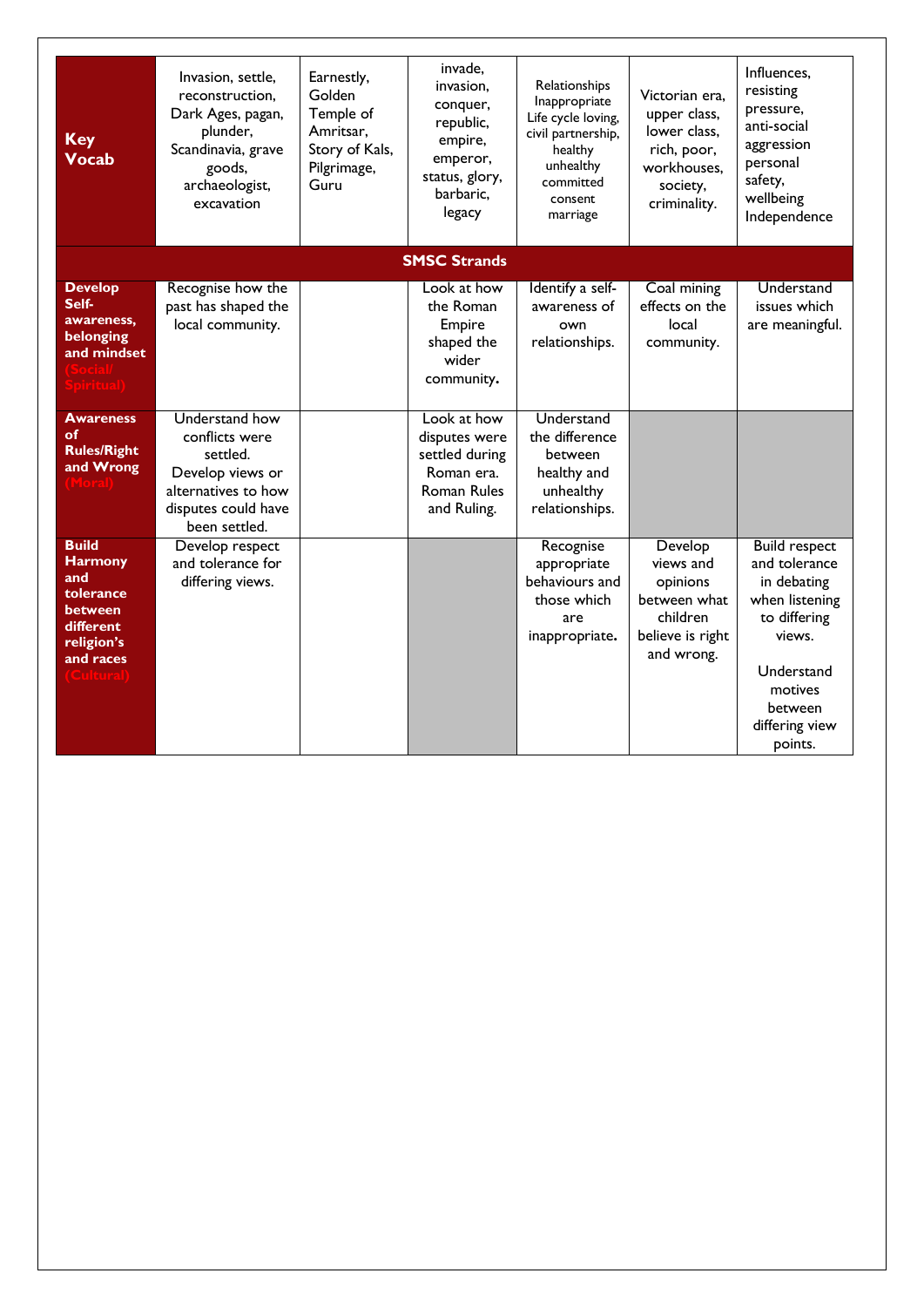| Year 6                             |                                                                                                                                                                                                                                                                                                                                                                                     |                                                                                                                                                                                                                                                                                                                                                                                                              |                                                                                                                                                                                                                                                                                                                                                                  |                                                                                                                                                                                                                                                                                                                                                                                                                                             |                                                                                                                                                                                                                                                                                                        |                                                                                                                                                                                                                                                                                                             |  |  |
|------------------------------------|-------------------------------------------------------------------------------------------------------------------------------------------------------------------------------------------------------------------------------------------------------------------------------------------------------------------------------------------------------------------------------------|--------------------------------------------------------------------------------------------------------------------------------------------------------------------------------------------------------------------------------------------------------------------------------------------------------------------------------------------------------------------------------------------------------------|------------------------------------------------------------------------------------------------------------------------------------------------------------------------------------------------------------------------------------------------------------------------------------------------------------------------------------------------------------------|---------------------------------------------------------------------------------------------------------------------------------------------------------------------------------------------------------------------------------------------------------------------------------------------------------------------------------------------------------------------------------------------------------------------------------------------|--------------------------------------------------------------------------------------------------------------------------------------------------------------------------------------------------------------------------------------------------------------------------------------------------------|-------------------------------------------------------------------------------------------------------------------------------------------------------------------------------------------------------------------------------------------------------------------------------------------------------------|--|--|
|                                    | <b>Autumn</b>                                                                                                                                                                                                                                                                                                                                                                       |                                                                                                                                                                                                                                                                                                                                                                                                              |                                                                                                                                                                                                                                                                                                                                                                  | <b>Spring</b>                                                                                                                                                                                                                                                                                                                                                                                                                               |                                                                                                                                                                                                                                                                                                        | <b>Summer</b>                                                                                                                                                                                                                                                                                               |  |  |
|                                    | <b>Autumn I</b>                                                                                                                                                                                                                                                                                                                                                                     | <b>Autumn 2</b>                                                                                                                                                                                                                                                                                                                                                                                              | <b>Spring I</b>                                                                                                                                                                                                                                                                                                                                                  | <b>Spring 2</b>                                                                                                                                                                                                                                                                                                                                                                                                                             | <b>Summer I</b>                                                                                                                                                                                                                                                                                        | <b>Summer 2</b>                                                                                                                                                                                                                                                                                             |  |  |
| <b>Overview</b>                    | <b>World Wars</b>                                                                                                                                                                                                                                                                                                                                                                   | <b>World Wars</b>                                                                                                                                                                                                                                                                                                                                                                                            | <b>Mayans</b>                                                                                                                                                                                                                                                                                                                                                    | <b>Amazon</b><br>Rainforest                                                                                                                                                                                                                                                                                                                                                                                                                 | <b>Ancient</b><br>Greece                                                                                                                                                                                                                                                                               | <b>Sustainable</b><br><b>Development</b>                                                                                                                                                                                                                                                                    |  |  |
| <b>Suggested</b><br><b>Content</b> | Understand differing<br>views and opinions<br>in WW2. (Moral)<br>Unpick Propaganda<br>posters to<br>understand how a<br>view can be<br>represented.<br>(Social/Moral)<br>Look at rules during<br>WW2 such as black<br>outs. (Social)<br>Identify how war has<br>impacted on our<br>local community.<br>Look over family<br>names South Kirkby<br>War memorial.<br>(Cultural/Social) | Debate whether<br>local area would<br>have been a<br>good place to<br>have been<br>evacuated to.<br>(Social)<br>Discuss why<br>concentration<br>camps were<br>used. Debate<br>whether a<br>human has the<br>right to end<br>another's life?<br>(Moral)<br>Identify how<br>someone's<br>action<br>attempted to<br>gain control<br>through power.<br>Determine how<br>actions can<br>effect others.<br>(Moral) | <b>Unpick Ancient</b><br>Civilizations<br>beliefs compare<br>to current beliefs<br>- similarities and<br>differences.<br>(Social/Spiritual)<br>Learn about<br>lifestyle of the<br>Myans. Look at<br>rules/hierarchy.<br>Compare to<br>society now.<br>(Spiritual)<br>Identify how<br>Mayan<br>architecture has<br>shaped current<br>architecture.<br>(Spiritual) | Encourage pupils<br>to accept their<br>behaviours and<br>understand their<br>actions can<br>impact on the<br>environment.<br>(Moral/Social)<br>Study<br>deforestation and<br>understand how<br>the opinions of<br>others shape their<br>actions looking at<br>different roles of<br>loggers/companies<br>Study endangered<br>animals and<br>recognise how<br>humanities<br>behaviour is<br>accelerating or<br>reducing this.<br>(Spiritual) | Beginning of<br>democracy<br>taking place in<br><b>Ancient Greek</b><br>times.<br>(Social)<br>Looking at how<br>Greek myths<br>can show justice<br>and creative<br>thinking.<br>(Social)<br>Order and<br>ruling through<br>the beginning of<br>the Olympics in<br>Ancient Greece.<br>(Social/Cultural) | Debate the<br>importance of<br>sustainable<br>development.<br>(Moral)<br>Creatively<br>develop ideas<br>for how<br>sustainable<br>development<br>might look in<br>the future.<br>(Moral)<br>Understand<br>differing<br>viewpoints<br>citizens may<br>have towards<br>sustainable<br>development.<br>(Moral) |  |  |
| <b>Key</b><br>Vocab                | Sources, evidence,<br>reliability, bias,<br>utility, memorial,<br>thankful village,<br>civilian, inscription,<br>casualty,<br>protected/reserved<br>occupations,<br>conscription,<br>volunteer, Blitz,<br>evacuee,                                                                                                                                                                  | imports, rural,<br>urban,<br>propaganda,<br>home guard,<br>Zeppelins,<br>Luftwaffe,<br>barrage, shells,<br>bombs,<br>memorial,<br>commemorate,<br>symbolism                                                                                                                                                                                                                                                  | Religious, social,<br>economic,<br>cultural, political,<br>civilisation,<br>pyramid, temple,<br>conclusion,<br>evidence,<br>reconstruction,<br>archaeology, city<br>state, sacrifice,<br>Meso-America.                                                                                                                                                           | Continent,<br>country, region,<br>river, river<br>basin, source,<br>mouth                                                                                                                                                                                                                                                                                                                                                                   | Democracy,<br>power, ruling,<br>punishment,<br>rights, myths.                                                                                                                                                                                                                                          | Sustainability,<br>habitat<br>destruction,<br>endangered,<br>extinction,<br>conservation                                                                                                                                                                                                                    |  |  |